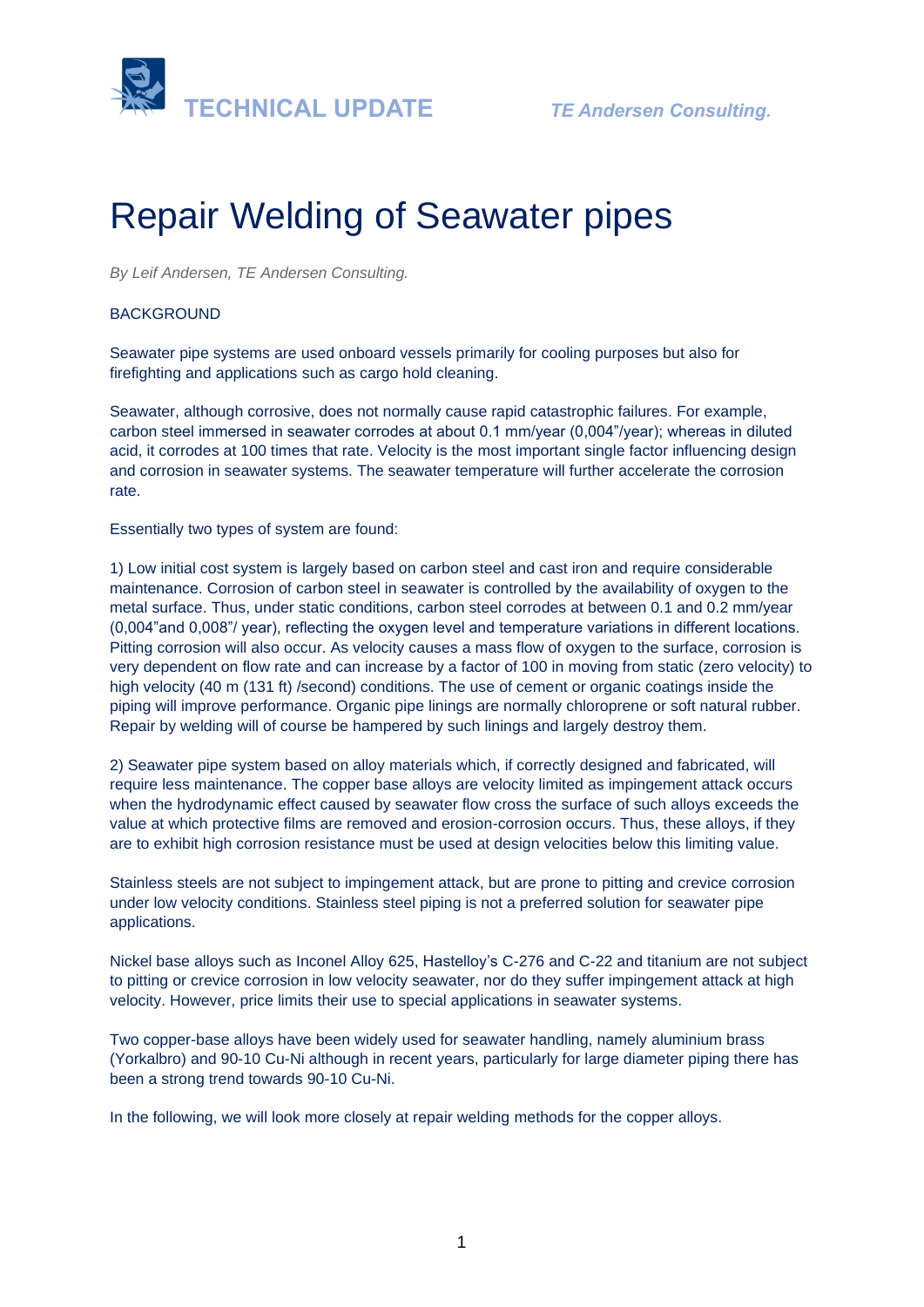

# COPPER ALLOYS FOR USE IN SEAWATER PIPING

Copper –zinc and copper –nickel alloys where developed specifically for seawater service more than five decades ago, initially for condensers and piping systems. The alloys in most frequent use have been Aluminium Brass also known as Yorkalbro, 90-10 Copper-Nickel also known as Cunifer 10, and 70-30 Copper- Nickel also known as Cunifer 30 or Cupronickel. These alloys have inherent resistance to macro fouling. This property has been advantageous in avoiding or reducing the necessity for biocide dosing in condensers and seawater systems and in reducing drag forces. Copper alloys containing in excess of about 70% copper give raise to the formation of an adherent cuprous oxide corrosion product, which is toxic to marine organism. Copper ions kill microorganism thus the bore of seawater pipes remain relatively smooth and free from marine growths.

### ALUMINIUM BRASS/ YORKALBRO



This alloy used to be manufactured by Yorkshire Imperial Metals and later taken on by Yorkshire Alloys Ltd. Both these companies have ceased to trade. The composition is similar to today's CEN CW702R.

| <b>Standards</b>   | <b>UNS No</b> | <b>ISO</b>  | <b>CEN</b>    | <b>BSI</b> |
|--------------------|---------------|-------------|---------------|------------|
| <b>Designation</b> | C68700        | CuZn20Al2As | <b>CW702R</b> | CZ110      |

Aluminium brass was used widely for seawater system in ships, generally with few problems except when it was inadequately stress relived leading to stress corrosion cracking in some cases. The alloy is more durable than copper pipes and allows higher flow rate. A flow rate of up to 2,5m/second (8,2ft/second) is permitted in aluminium brass pipes compared to 0,75m/second (2,5 ft/second) in copper pipes. A small addition of arsenic (As) of 0,02 to 0,06% is added in order to poison marine growth and prevent build up inside the pipes. The aluminium (Al) further help creating a tuff oxide, preventing corrosion.

| <b>Chemical</b><br>composition | Сu    | Ζn   | AI          | As            |
|--------------------------------|-------|------|-------------|---------------|
| %                              | 76-79 | Rem. | $1,8 - 2,3$ | $0,02 - 0,06$ |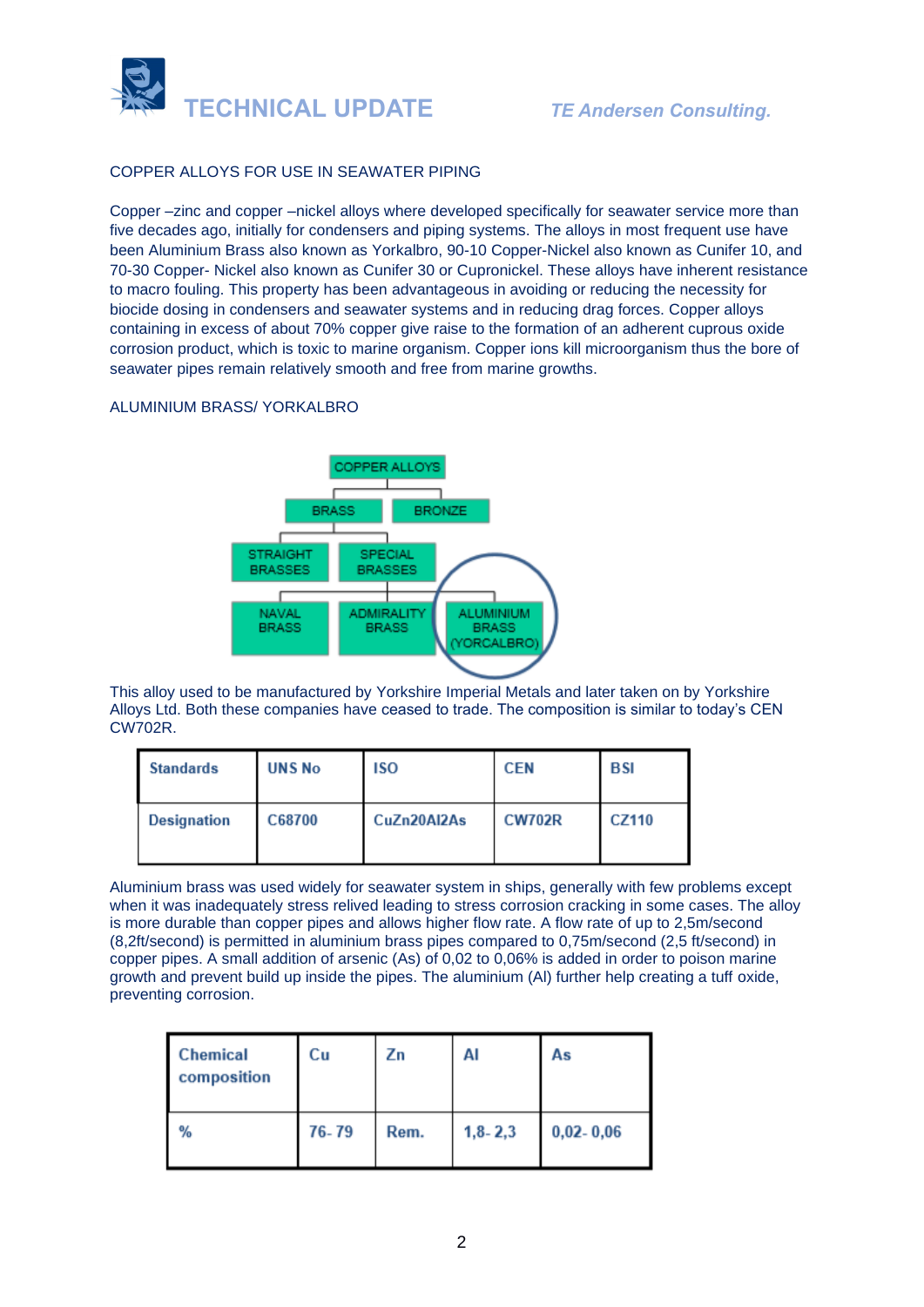

The Aluminium brass has been losing in importance to Copper- Nickel alloys due to relatively poor resistance to stress corrosion cracking and the fact that it is not without problems with regards to fabrication and welding.

# COPPER –NICKEL ALLOYS (Cupronickel)



There are two main copper-nickel alloy grades used in the marine service, which are generally available in most product forms.

| <b>Standards</b>           | <b>UNS No</b> | <b>ISO</b>  | <b>CEN</b>    | <b>BSI</b>   |
|----------------------------|---------------|-------------|---------------|--------------|
| 90/10<br><b>CUNIFER 10</b> | C70600        | CuNi10Fe1Mn | <b>CW352H</b> | <b>CN102</b> |
| 70/30<br><b>CUNIFER 30</b> | C71500        | CuNi30Fe1Mn | <b>CW354H</b> | <b>CN107</b> |

These are copper base alloys with either 10% or 30% nickel, and are described as 90-10 and 70-30 copper-nickel respectively. Both alloys contain small but important additions of iron and manganese, which have been chosen to provide the best combination of resistance to flowing seawater and overall corrosion resistance. The 30% nickel alloy is stronger and can withstand higher seawater velocities.

| <b>Chemical</b><br>composition | Cu         | Ni       | Fe        | Mn          |
|--------------------------------|------------|----------|-----------|-------------|
| 90/10<br><b>CUNIFER 10</b>     | <b>Rem</b> | $9 - 11$ | $1-2$     | $0.5 - 1$   |
| 70/30<br><b>CUNIFER 30</b>     | Rem        | 29-33    | $0.4 - 1$ | $0.5 - 1.5$ |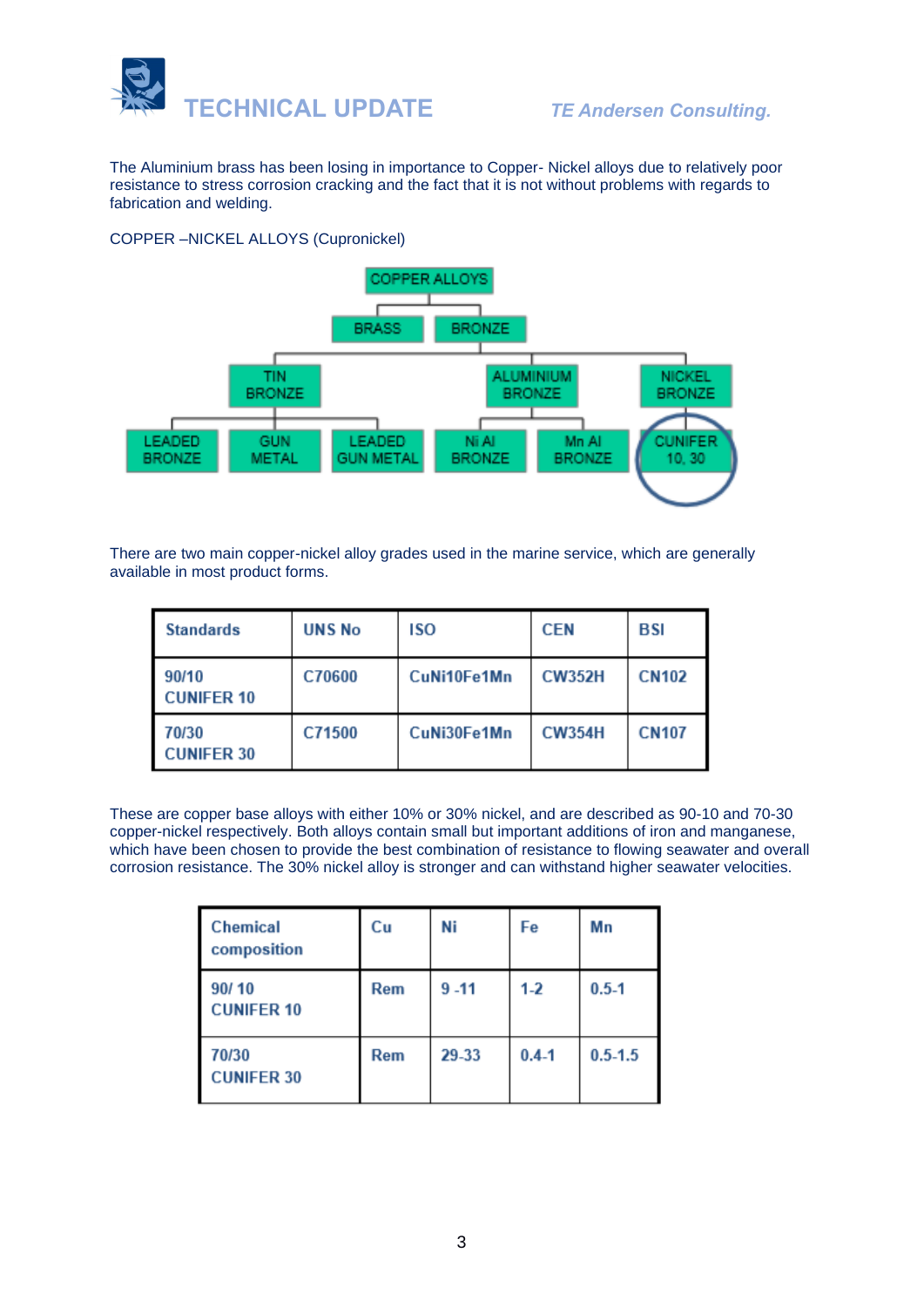

### WATER VELOCITY

The below is the relationship between water velocity and probability of impingement attack in seawater for copper, aluminium-brass, 90-10 Cu-Ni, and 70-30 Cu-Ni.



| Copper                 | $0.75$ m/s $(2,5$ ft/s) |
|------------------------|-------------------------|
| <b>Aluminium brass</b> | $2.5$ m/s $(8.2$ ft/s)  |
| 90-10 Cu-Ni            | $3.0$ m/s $(9, 8$ ft/s) |
| 70-30 Cu-Ni            | $3.5$ m/s (11,5 ft/s)   |

The real choice is between 90-10 Cu-Ni and aluminium brass. Both materials are technically suitable, provided the system is designed to the water velocities given above and both have been successfully used in many seawater systems. However, the current trend is towards the use of 9010 Cu-Ni, the reasons for this being:

1) It has better weldability. Although aluminium brass can be welded using TIG welding and suitable filler materials, this is a relatively difficult procedure.

2) It has high stress corrosion resistance. 90-10 Cu-Ni does not normally require any stress relief heat treatment after welding. Aluminium brass requires stress relief to avoid the possibility of stress corrosion cracking to which it is susceptible in seawater.

3) It has a good track record. Remarkable result considering the large tonnage of the alloy in use throughout the world. Only limited number of failures involved excessive turbulence, suggesting current design velocities may be conservative.

Most of the world's Navies have standardized on 90-10 Cu-Ni for piping in surface vessels, thus ensuring worldwide availability of facilities for fabrication of the alloy. The use of 70-30 Cu-Ni is confined to submarines where its high strength is advantageous.

#### INDENTIFYING THE ALLOYS APPART

Use a file: Cunifer: The high content of Nickel relives a silvery appearance. The small amount of iron makes it slightly magnetic. Aluminium brass: Will have a yellowish copper colour because of the zinc content and is non-magnetic.

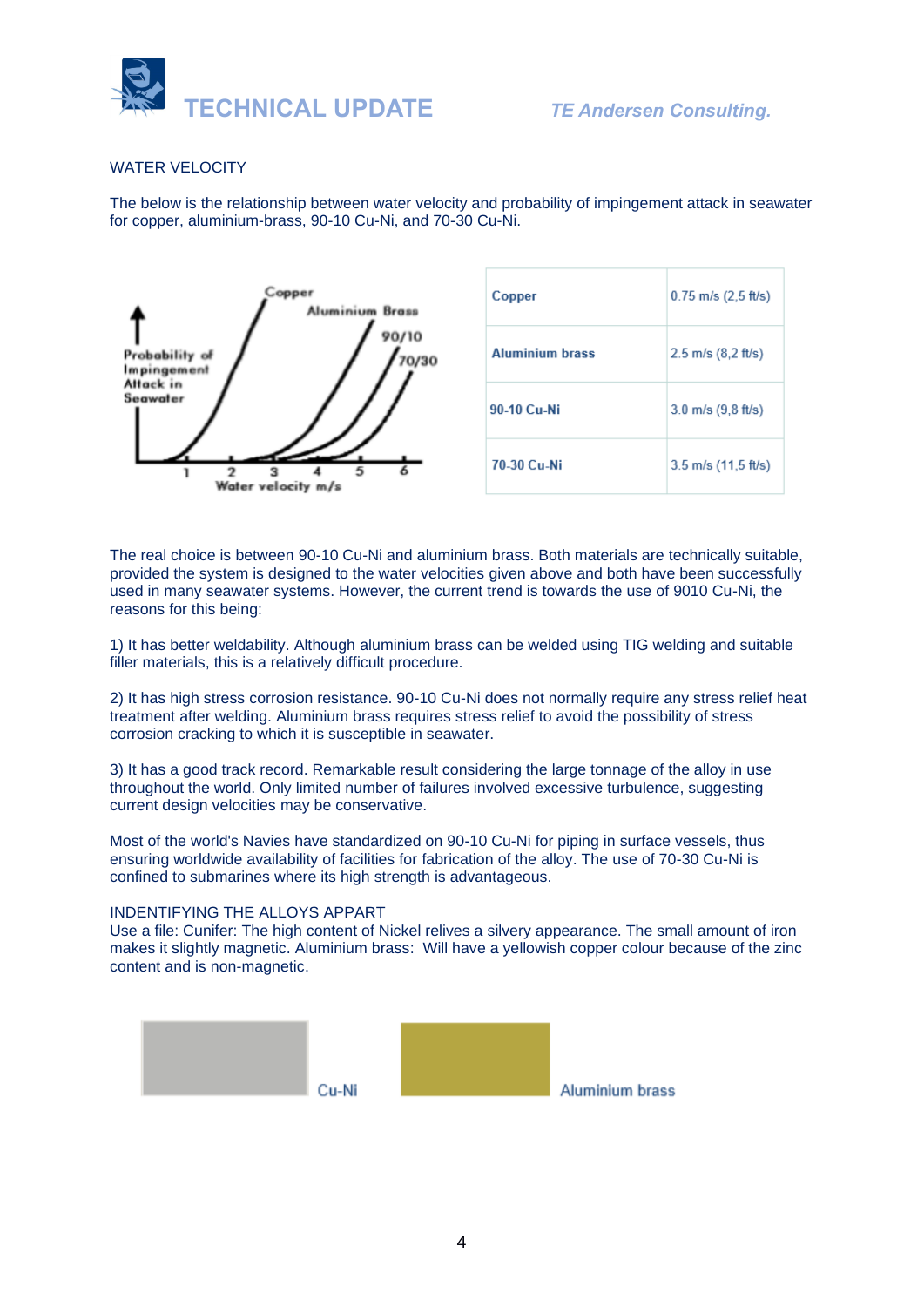

### THE PROBLEM WITH COPPER ALLOYS

Metals consist of grains. The size of the grains can be measured in  $\mu$ . 1 $\mu$  is 1/1000 of a millimetre. When heated above 600 °C (1112 °F) the copper grains start to grow and can reach sizes that makes the pipe walls close to porous. This is why Silver brazing (capillary brazing) is one alternative for repair. Silver brazing takes place at around 600- 700 ºC (1112- 1292ºF).



#### WELD REPAIR ALTERNATIVES

Aluminium brass and 90-10 Cu-Ni pipes have thin pipe walls. Electrode/ Stick welding is therefore normally not an alternative because of heat input and the danger of burn through. Best methods will be either silver brazing or TIG welding. The preferred method depends on pipe diameter/mass of metal.

Aluminium brass and 90-10 Cu-Ni are essentially copper alloys and good conductors of heat. It can therefor take long time to heat up a big size pipe to the required bonding temperature of a silver brazing alloy.

#### Silver brazing

Use silver brazing if pipe diameter is equal to or less than Outer Diameter (OD) 50 mm (2") and if the joint itself is a capillary joint.





For silver brazing to be successful one depends on the capillary process that allows thin floating alloys to flow into the joint between two metal parts. When brazing seawater pipes like aluminium brass and 90-10 Cu-Ni pipes always use Silver brazing alloys with more than 50% silver. If less, the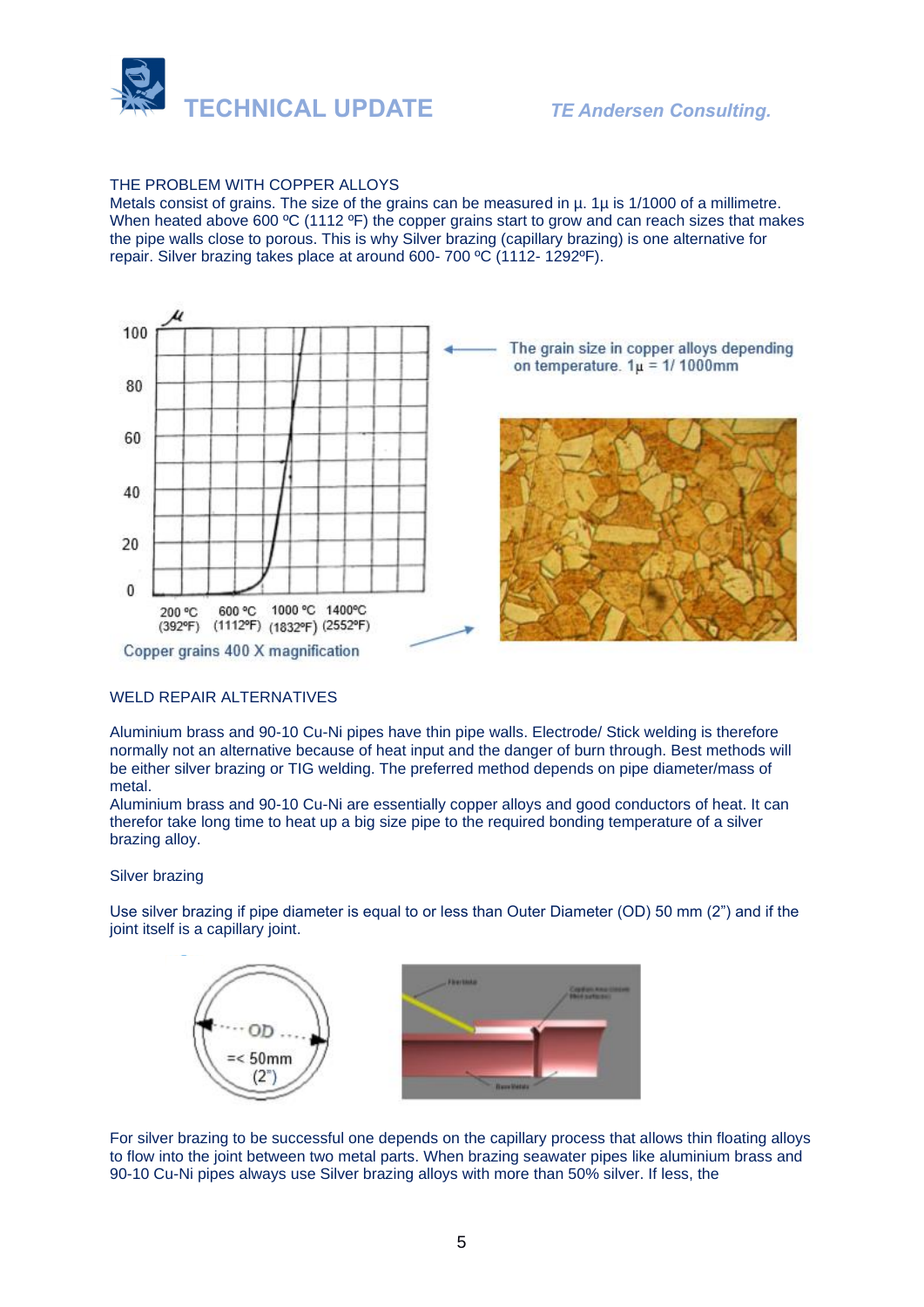

seawater will corrode the alloy away very quickly. Manufacturers of Cu-Ni pipes recommend from 50- 60 % silver used in brazing rods.







before joining the parts.





Use a neutral flame. Heat evenly by moving the torch in continuous motion until the pre- placed flux melts.

Melt off a droplet of the rod in the joint and spread it out moving the flame continuously.

Emery and sand paper should not be used for cleaning as they cause silica particles to become embedded in the surface which will prevent the brazing wetting. To pre paint flux on the parts to be joined is important even if one use a flux coated rod. Pre painting the flux will take care of the oxides as they start to form inside the joint during the heating process.

#### **Silver brazing consumables with more than 50% Ag**

| Supplier/<br>Manufacturer          | Product                        | Chemical<br>composition                                | Melting<br>range                                 | Classification                                                     | Special note                                                      | Characteristics                                                                                                                                                                                                                                                                                                                           |
|------------------------------------|--------------------------------|--------------------------------------------------------|--------------------------------------------------|--------------------------------------------------------------------|-------------------------------------------------------------------|-------------------------------------------------------------------------------------------------------------------------------------------------------------------------------------------------------------------------------------------------------------------------------------------------------------------------------------------|
| Fontargen                          | AF 314<br>XL BF                | Ag 55%<br>Sn 2%<br>Zn 22%<br>Si 0.1%<br><b>Cu Rest</b> | $630 -$<br>660°C<br>$(1166 -$<br>1220°F)         | EN ISO 17672:<br>Ag 155Si<br>EN 1044: Ag 103<br>DIN 8513: L-Ag55Sn | <b>Flux coated</b><br>rod<br><b>No boric</b><br>acid or<br>borax  | Cadmium free, seawater<br>resistant, high strength<br>silver rods for joining all<br>types of steel, stainless<br>steel, copper, copper                                                                                                                                                                                                   |
| Saldflux                           | Saldflow<br>56                 | Ag 56%<br>Cu 27%<br>Sn 5%<br>Zn Rest                   | $620 -$<br>655°C<br>$(1148 -$<br>1211°F          | <b>ISO 17672</b><br>AG 156<br><b>EN 1045</b><br>Fh 10              | Flux coated<br>rod<br>Boric acid/<br>borax: No<br>info            | allovs, nickel, nickel<br>alloys, cast iron.<br>Yorkalbro pipes<br>(aluminiumbrass),<br>cunifer pipes type 90/10                                                                                                                                                                                                                          |
| Lucas<br>Milhaupt                  | Silvaloy<br>560 flux<br>coated | Ag 56%<br>Cu 22%<br>Sn 5%<br>Zn Rest                   | $618 -$<br>652°C<br>$(1144 -$<br>$1206^{\circ}F$ | <b>AWS</b><br>BAg-7                                                | Flux coated<br>rod. H361.<br><b>Boric acid</b><br>and/or<br>borax | and 70/30<br><b>Additional flux:</b><br><b>Eontaroen: F300 H Ultra</b>                                                                                                                                                                                                                                                                    |
| Castolin<br>Eutectic               | 38256N<br>XF<br>(1020)<br>XFC) | Ag 57%<br>Cu 21%<br>Sn 2%<br>Zn Rest                   | $625 -$<br>665°C<br>$(1157 -$<br>1229°F)         | <b>ISO/FDIS 17672</b><br>AG 156<br>No boric acid or<br>borax       | <b>Flux coated</b><br>rod<br><b>No boric</b><br>acid or<br>borax  | NT. No boric acid or<br>borax<br>Saldflux: F25 No boric<br>acid or borax                                                                                                                                                                                                                                                                  |
| <b>Drew Marine</b>                 | <b>SL 60</b>                   | Ag 56%<br>Cu 22%<br>Sn 5%<br>Zn Rest                   | $620 -$<br>650°C<br>$(1148 -$<br>1202°F)         | <b>DIN EN ISO 3677</b><br>B-Ag55ZnCuSn-<br>620/650                 | Flux coated<br>rod. Boric<br>acid/borax:<br>No info               | Lucas Milhaupt:<br>Handy flux. H361.<br>Boric acid and/or                                                                                                                                                                                                                                                                                 |
| Wilhelmsen<br><b>Ships Service</b> | AG 60<br>252                   | Ag 55%<br>Cu 21%<br>Sn 2,5%<br>Zn Rest                 | $630 -$<br>660°C<br>$(1166 -$<br>1220°F)         | <b>DIN EN ISO 3677</b><br>B-Ag55ZnCuSn-<br>620/660                 | Flux coated<br>rod. Boric<br>acid/borax:<br>No info               | borax<br><b>Castolin Eutectic:</b><br>FP38976 Paste<br>(1802Atmosin Powder)<br>No boric acid or borax<br>Drew Marine: SF Flux<br>Boric acid/borax: No info<br><b>Wilhelmsen Ships</b><br>Service:<br>AG-60/45 Flux 252 PF<br>flux<br>Boric acid/borax: No info<br>On York Albro: Albro<br><b>Flux 263 PF</b><br>Boric acid/borax: No info |

Ag: Silver, Cu: Copper, Sn: Tinn, Zn: Zink Si: Silicon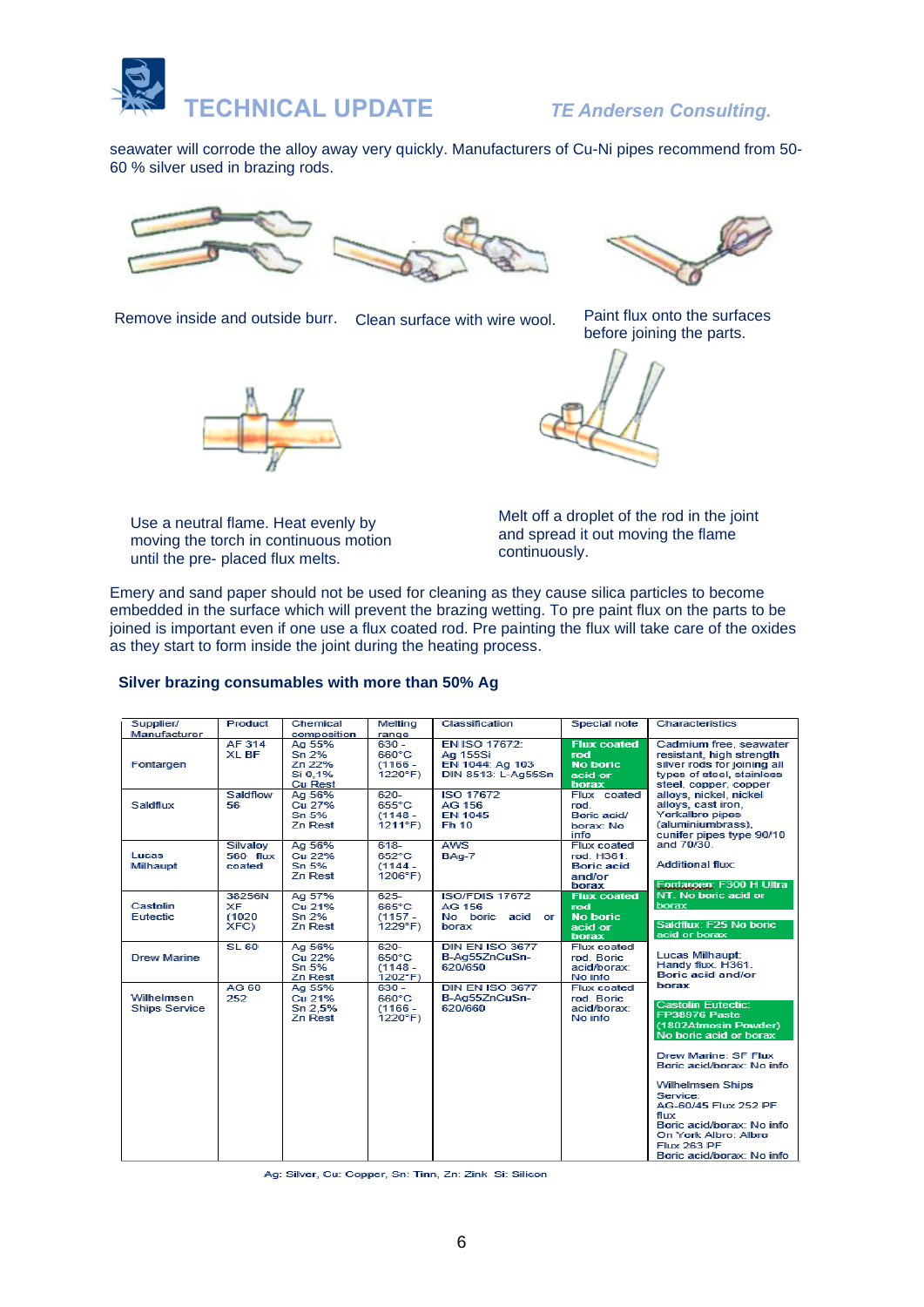

Wilhelmsen Ships Service: UNITOR AG-60 252 When used on Cu-Ni pipes use together with: AG 60/45 Flux 252 PF. When used on aluminium brass pipes use together with: ALBRO FLUX 263 PF The reason for using a special flux for aluminium brass is the aluminium in the alloy require a flux to match the tough aluminium oxides.

# **TIG** welding



Tungsten Inert Gas (TIG) welding is a welding process that consist of a welding power source with a special TIG torch where a non-melting tungsten electrode create a high temperature arc towards the work surface. If a direct current (DC) power source the torch must be connected to polarity. The process makes use of an inert gas Argon that protect the weld zone toward oxidation during welding. The TIG welding process have similar welding technique as used in Gas welding.

Use TIG welding if pipe diameter is equal to or bigger than Ø100mm (4"). TIG welding can be used with caution down to OD 50mm (2"). Remove inside and outside burr. Clean surface with wire wool. For aluminium brass paint flux onto the inside surfaces of the pipes. This will improve penetration. Weld in down hand position if possible. Tack weld pipes before welding.

For aluminium brass: If need to weld more than one run, the welding area must cool down to 150ºC (302ºF) before continuing (interpas temperature). Weld bead and area covering approx. 15 cm (6") on either side of bead should be stress relived by annealing from 300 ºC (572ºF) to 400ºC (752ºF) for 30 to 40 min.



TIG welding consumables:

Aluminium brass (Yorkalbro) is not recommended to weld by MMA welding (Electrode stick welding). Aluminium brass recommended filler metals for TIG welding ERCuAl-A2 (Cu6180). For MIG welding recommended filler ERCuAl-A1 (Cu6100).